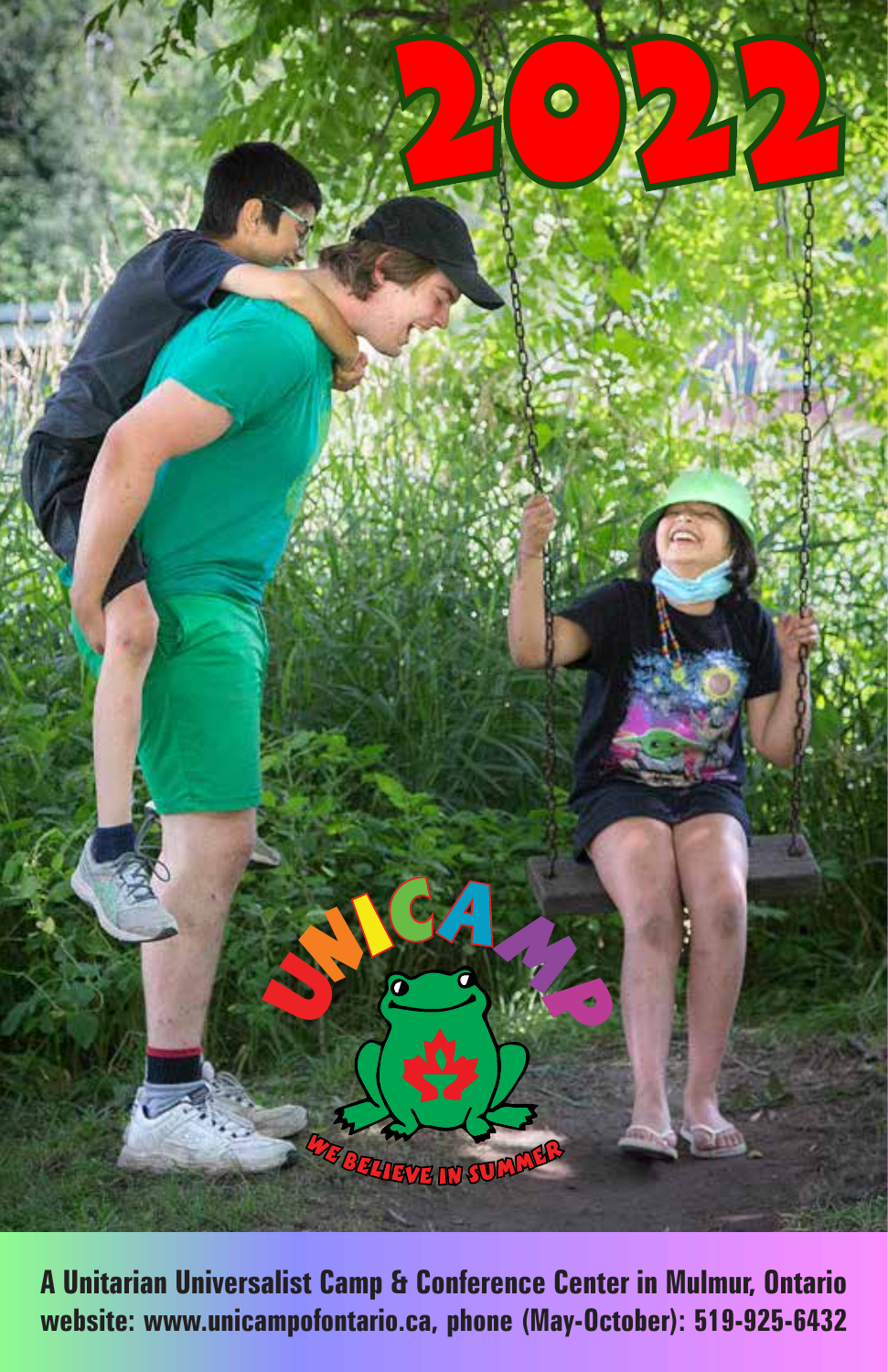**Land Acknowledgment** *We would like to acknowledge that Unicamp is situated on the traditional territories of the First Peoples of Turtle Island, and that this land is shared territory between the Neyaashiinigmiing (Cape Croker), Saugeen, and Beausoleil First Nation peoples.*

# **CONTENTS**

Contact - 2 Accommodations - 3 Children's Camp - 4 Youth Programming & Family Camp - 5 MIT/KIT, Work Periods, Adult Programming, Staff and Volunteer Opportunities, Event Rentals - 6 2022 Calendar - 7 Map of Unicamp - 8

# CONTACT UNICAMP

#### **Mail:**

May-October: 638159 Prince of Wales Road, Mulmur, ON L9V 0C5 November-April: PO Box 31142, RPO Willow West Mall, Guelph, ON N1H 8K1

**Phone:** 519-925-6432

### **Email:**

Accommodations, Programs, Meals: bookings@unicampofontario.ca Program ideas, Feedback, Questions: exec.director@unicampofontario.ca Employment: jobs@unicampofontario.ca Volunteering: director@unicampofontario.ca Website: unicampofontario.ca

Like us on Facebook: facebook.com/unicampofontario Follow us on Instagram: @unicampofontario, #unicampofontario

Brochure design: Tony Rapoport, Brave Form Graphic Design

Photos: Jeff Baker

Unicamp is proud to be a member of the Unitarian Universalist Alliance of Camp and Conference Centers (UUACCC).



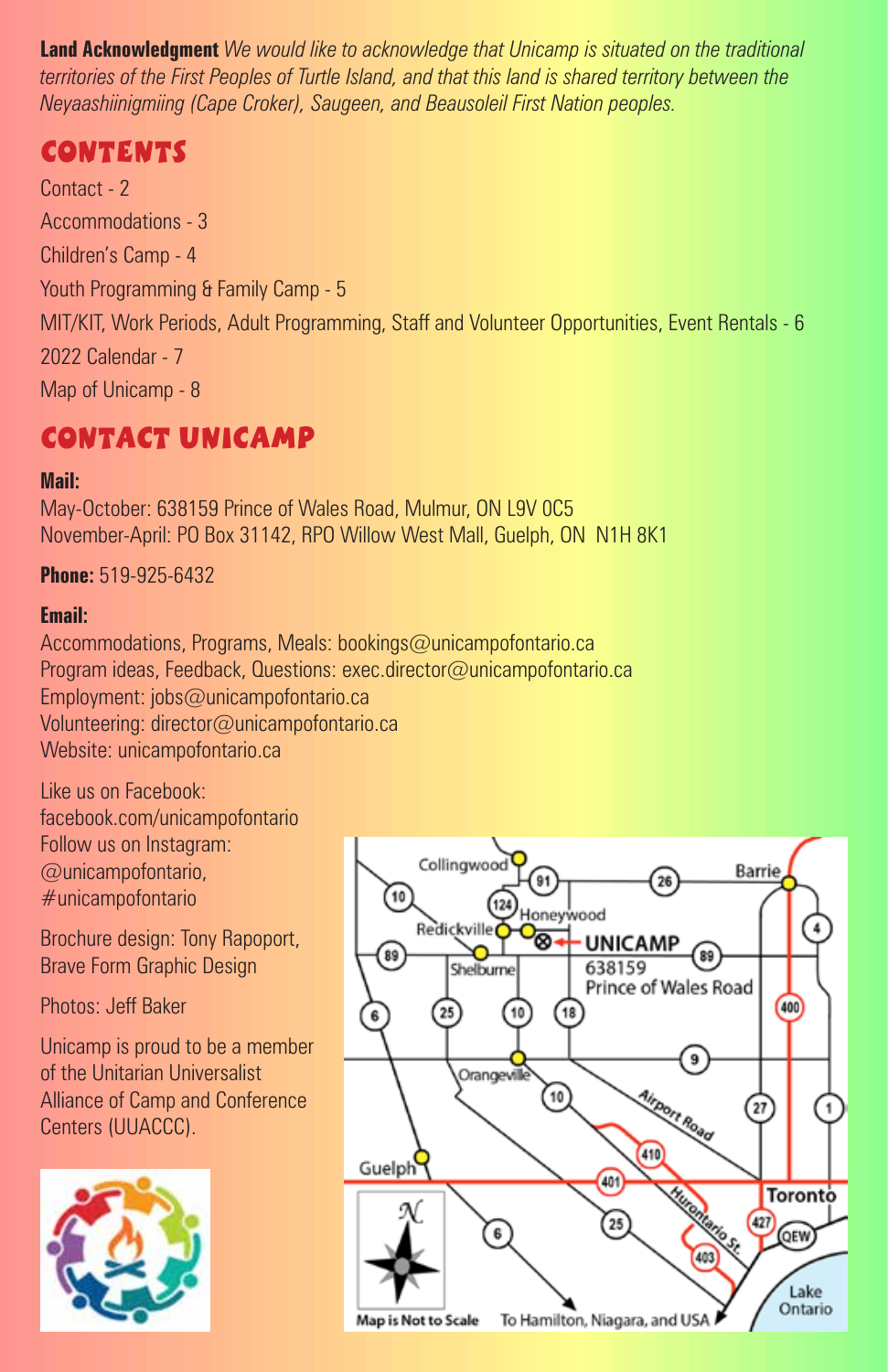### ACCOMMODATIONS All accommodation prices are per night 3

### **MAIN SEASON** June 30th - September 5th

| <b>CAMPSITE</b> meals not included                   | <b>COTTAGES</b> exclusive use includes kitchen |                                |          |
|------------------------------------------------------|------------------------------------------------|--------------------------------|----------|
| <b>Standard - Two Campers</b>                        | \$32.00                                        | Tom's A or B                   | \$150.00 |
| Fire-Free - Two Campers                              | \$30.00                                        | $2 - 4$ spaces $+$ shower      |          |
| Electrical - Two Campers                             | \$38.00                                        | Dave's B                       | \$150.00 |
| Additional Guests Ages 12+                           | \$6/person                                     | $2 - 4$ spaces $+$ shower      |          |
| <b>GROUP CAMPSITE</b> up to 9 tents                  |                                                | Dave's A                       | \$175.00 |
| Site Fee for up to 7 Guests                          | \$99.00                                        | 4 adults $+$ accessible shower |          |
| Additional Guests Ages $12+$                         | \$6/person                                     | Rosie's: 6 - 8 spaces          | \$180.00 |
| <b>DORMS</b> exclusive use of one side               |                                                | Nellie's: 8 - 10 spaces        | \$200.00 |
| 3 bunk beds $+$ washroom (includes double) $$100.00$ |                                                |                                |          |

### **SHOULDER SEASON** May 13th - June 29th, September 6th - October 10th

| <b>CAMPSITE</b> meals not included       |         | <b>DORMS</b> Exclusive Use of one side        |          |
|------------------------------------------|---------|-----------------------------------------------|----------|
|                                          |         |                                               |          |
| <b>Standard - Two Campers</b>            | \$25.60 | 3 bunk beds $+$ washroom (includes double)    | \$80.00  |
| Fire-Free - Two Campers                  | \$24.00 | <b>COTTAGE</b> exclusive use includes kitchen |          |
| <b>Electrical - Two Campers</b>          | \$30.40 | Tom's A or B: $2 - 4$ spaces $+$ shower       | \$120.00 |
| Additional Guests Ages $12 + $6$ /person |         | Dave's B: $2 - 4$ spaces $+$ shower           | \$120.00 |
| <b>GROUP CAMPSITE</b> up to 9 tents      |         | Dave's A: 4 adults $+$ accessible shower      | \$140.00 |
| Site Fee for up to 7 Guests              | \$79.20 | Rosie's: 6 - 8 spaces                         | \$144.00 |
| Additional Guests Ages $12 + $6$ /person |         | Nellie's: 8 - 10 spaces                       | \$160.00 |

## **MEALS - JULY TO LABOUR DAY (plus 13% HST)**

| <b>ADULTS</b>         |         | <b>CHILDREN</b> 5 - 15 years |         |  |
|-----------------------|---------|------------------------------|---------|--|
| All 3 Meals           | \$33.00 | All 3 Meals                  | \$21.00 |  |
| <b>Breakfast Only</b> | \$11.00 | <b>Breakfast Only</b>        | \$7.00  |  |
| <b>Lunch Only</b>     | \$13.00 | Lunch Only                   | \$8.00  |  |
| <b>Dinner Only</b>    | \$15.00 | <b>Dinner Only</b>           | \$10.00 |  |

Please reserve your accommodations, register for programming, and order meals at least 7 days in advance. Visa and Mastercard are easily accepted as payment on our online booking site. You may also pay for your bookings and programming through e-transfer sent to admin@unicampofontario. ca. Cheques made out to "Unicamp of Ontario Inc." may be sent to our mailing address (page 1). Cash is not encouraged but can be accepted onsite at the Admin building.

For information about deposits, refunds, dietary needs, meal times, last-minute meal requests and cooking facilities, please visit unicamp.ca/accommodations-2022 and unicamp.ca/meals-2022.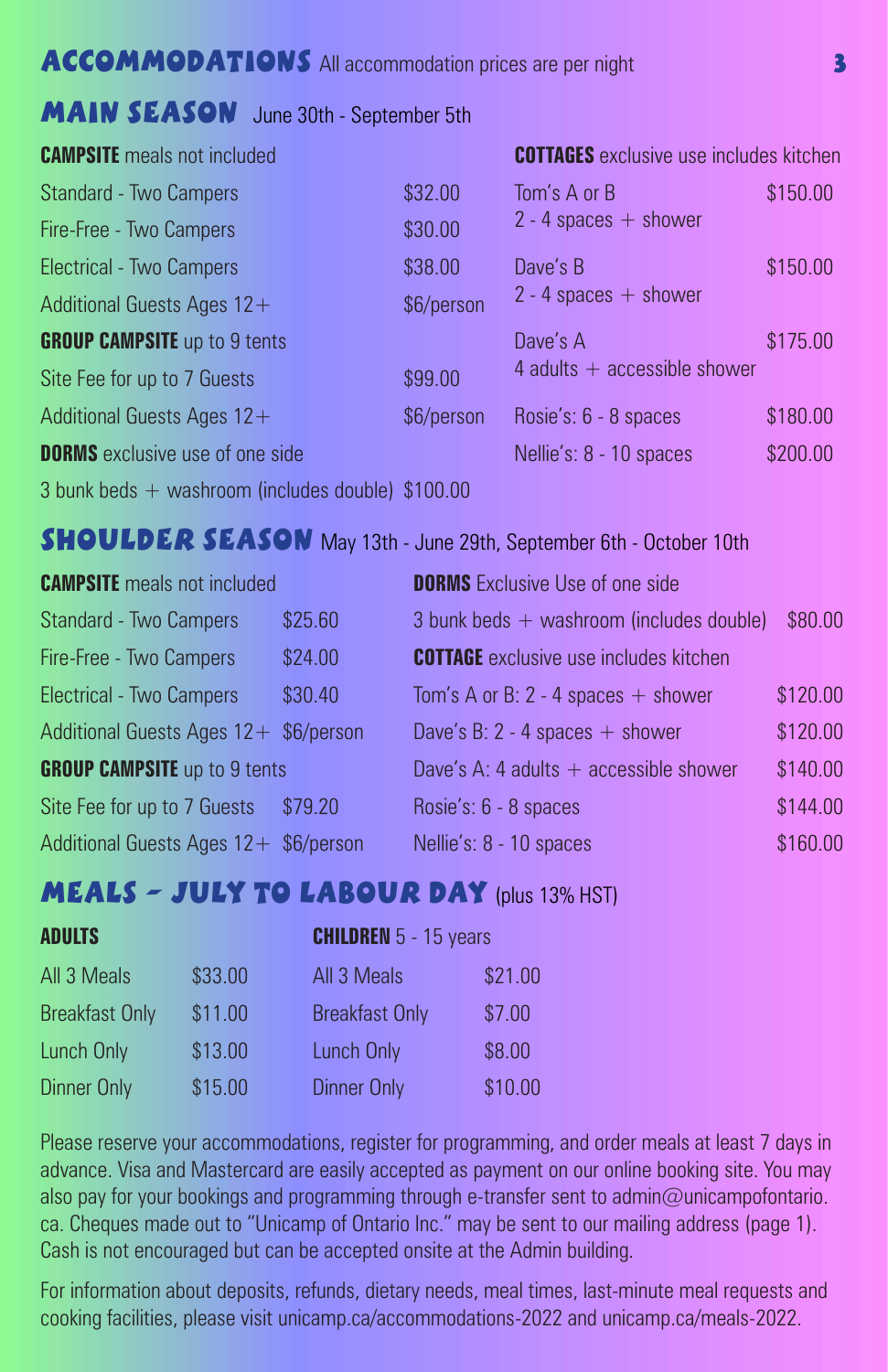# CHILDREN'S CAMP

Each week at camp includes all our favourite camp traditions like capture the flag, survival, tie dye, campfires, movie night, theme dinners, hug patrol and so much more! Additionally, each week has a special theme.

Age: 7-13. Cost: \$575.00/week + HST

### **Week 1 Enchanted Forest (July 3rd - July 9th)**

The magical creatures and beings of the forest welcome you to explore Unicamp in a series of fun challenges. Each activity invites campers to find the courageous and adventurous part of themselves in a fun and exciting way.

### **Week 2 Over the Rainbow (July 10th - July 16th)**

Celebrate Pride at Unicamp in a magical explosion of colour! Campers will travel far from Kansas to see how far their imaginations can take them in the wonderful world of Oz.

### **Week 3 Splashtacular Water Week (July 17th - July 23rd)**

Dive into some fun and explore the lost city of Atlantis just off the shores of the Unicamp Pond. Meet mermaids, turtles, frogs and other marine creatures as you stay cool and have a blast with lots of waterfront activities.

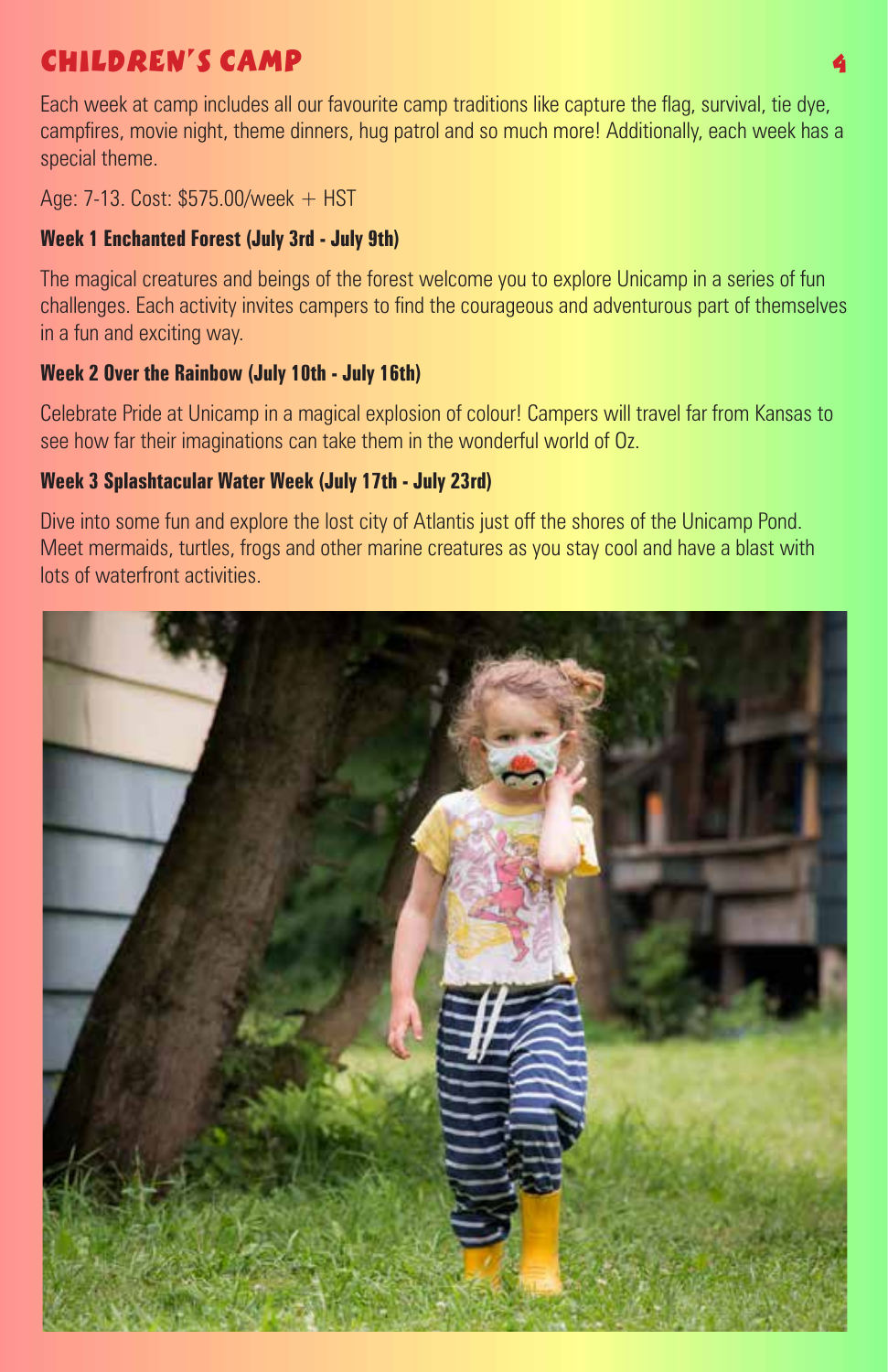# Youth Programming & Family Camp 5

### **Leaders In Training (L.I.T.): Age 14/ entering Grade 9. July 3rd - 23rd**

The vision of LIT is to grow the leader and role model that already exists within, and to equip youth to grow in leadership at Unicamp and in their own communities. With the guidance of facilitators and mentors, LITs are given the opportunity to learn and discover more about the operations components of Unicamp. A one night camp-out is also a part of this exciting and memorable experience. Cost:  $$1,280.00 + HST$ 

### **Counselors In Training (C.I.T.): Age 15/ entering Grade 10. July 3rd - 23rd**

Would you like to grow your skill set to help you gain experience to work within Unicamp and other companies and organizations? CITs pick up from the skills learned in the LIT program to continue to grow and develop a sense of self and the skills required to excel as part of a team. This program features a 2-night camp-out and hike experience, a day of shadowing a staff member, with plenty of time for fun, building friendships, and developing the leader within. Participants are encouraged to think about the role of mentorship in our lives and at camp. Cost:  $$1,280.00 + HST$ 

### **Junior Youth (Jouth): Ages 13 - 16. July 24th - 29th**

Through a series of fun and collaborative activities, Jouth will be challenged to work as a team and to utilize the strengths that each person brings with them to create a week of truly special moments. Our Jouth week is very much designed to build relationships, explore our values, create together with the community, and enjoy the week with your peers. Favourite Jouth activities from past years include paint twister, wood burning, night games, coffee house, perspective challenging discussions, evening services, fun late night snacks, and of course our weekly DANCE PARTY. We encourage camper participation and leadership as we plan our activities for the week. We will have many new activities as well as our old Unicamp favourites. Please let us know if there are any programs you'd love to see run or help run during your week at camp! Cost: \$475.00 + HST

## Family Camp

Family Camp Weeks are for campers of all ages! There are drop-in programs and activities including the Friday Night Drum Circle and Saturday Night Dance. Activity packets to do as a bubble will also be provided in 2022.

Family Camp Weeks are traditionally classified for geographic regions of our member congregations, but everyone is invited during any of the weeks below!

- **• Family Camp 1 + Dog Friendly: July 31st to August 6th (Kitchener-Waterloo)**
- **• Family Camp 2: August 7th to August 13th (Hamilton/Guelph/Peterborough)**
- **• Family Camp 3: August 14th to August 20th (GTA)**
- **• Family Wellness Week: August 21st to August 28th**

Accommodations and meals for children under 5 years continue to be free, although we would appreciate you make note of them during the booking process as we keep track of the number of campers onsite. For more information, visit unicamp.ca/meals-2022.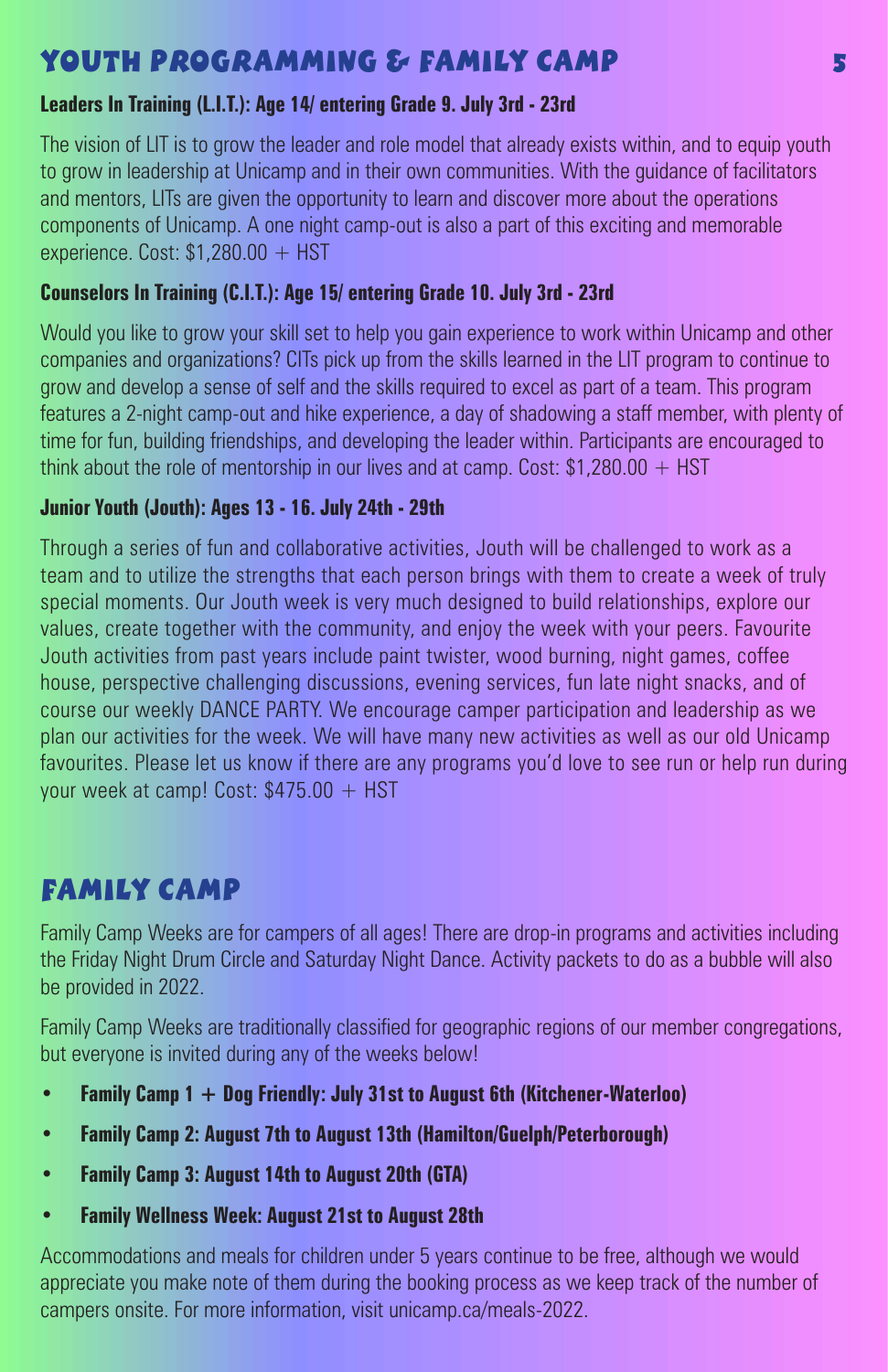# MIT/KIT, Work Periods, Adult Programming, 6 Staff and Volunteer Opportunities, Event Rentals

#### **Maintenance-in-Training**, **Kitchen-in-Training**

Learn from skilled workers and volunteers. Participants get accommodations and meals, as well as a weekly honorarium for their hard work. For more information or to signal your interest, please email exec.director@unicampofontario.ca.

#### **Community-Building Work Periods**

In 2022, a Work Period will be taking place at the same time as our Maintenance-in-Training Program, May 13th through June 2nd. There will also be multiple Work Weekends in the Fall. Tasks for all ages and skill levels are available. In appreciation for your time and energy, room and board is provided. Your help any time during these periods would be much appreciated!

#### **Adult Programs**

A wide variety of opportunities to learn and grow, co-created by the Unicamp community. Several new programs will be offered this year, along with old favourites, continuing traditions such as singing, dancing, art-making and hiking the Bruce Trail. For details, visit unicampofontario.ca/adult-programs-2022/.

#### **Staff Openings**

Are you a fun-loving and hardworking individual? Consider applying for a job as a staff member with Unicamp. Please visit our website and click on JOBS for full details and to apply! If you have any questions please email director@unicampofontario.ca.

## Event Rentals

Host your special occasion at our special place! Unicamp has rental packages available for events of any size (weddings, reunions, retreats...). We even have a list of Lay Chaplains available to perform your special ceremonies! Please contact the Executive Director (exec.director@unicampofontario.ca) as soon as possible to get details about and reserve your special event at Unicamp!

| <b>Weekend Rental</b><br><b>1 Day Weekend Rental</b><br>(ex. Saturday 4PM - Sunday 11AM)<br>Friday 4PM - Sunday 11AM<br><b>Accommodations Included</b><br><b>Accommodations Included</b> |        |                                                    |        |
|------------------------------------------------------------------------------------------------------------------------------------------------------------------------------------------|--------|----------------------------------------------------|--------|
| <b>Reservation &amp; Damage Deposit</b>                                                                                                                                                  | \$400  | <b>Reservation &amp; Damage Deposit</b>            | \$400  |
| Rental of programming Spaces and<br><b>Accommodations</b>                                                                                                                                | \$3000 | Rental of programming Spaces and<br>Accommodations | \$1000 |
| Admin Fee                                                                                                                                                                                | \$200  | Admin Fee                                          | \$200  |
| <b>Kitchen Use</b>                                                                                                                                                                       | \$250  | Kitchen Use                                        | \$150  |

#### **1 Day Weekday Rental**

(ex. Thursday 4PM - Friday 11AM) Accommodations Not Included

| <b>Reservation &amp; Damage Deposit</b> | \$200 |
|-----------------------------------------|-------|
| <b>Rental of programming Spaces</b>     | \$500 |
| Admin Fee                               | \$200 |
| Kitchen Use                             | \$150 |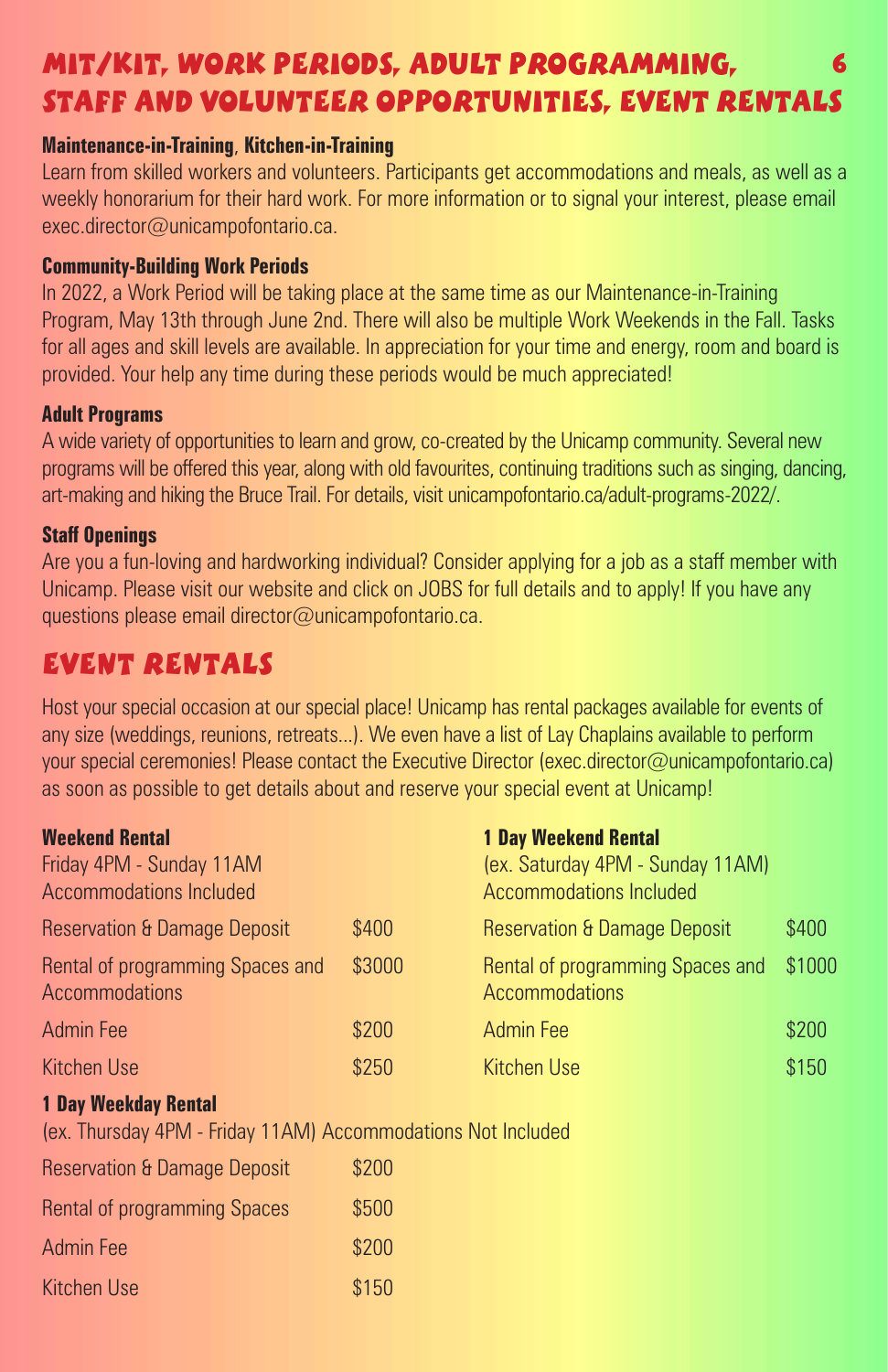# 2022 CALENDAR 7

(• Children's/Youth Camps and private rentals: no additional bookings)

May 13-15 Opening Weekend May 16-Jun 9 MIT/KIT/Work Month May 20-22 Loud Work Weekend • Jun 3-5 private rental Jun 10-12 private rental • Jun 15-20 Wild Ginger (TBC) • Jun 21-27 Big Heart Dance Camp (TBC) Jun 26-Jul 2 Staff Training Jun 30-Jul 3 Canada Day Weekend Jul 2 Introduction to Sociocracy with Aukje • Jul 3-9 Kids Camp Week 1 & LIT/CIT • Jul 10-16 Kids Camp Week 2 & LIT/CIT • Jul 17-23 Kids Camp Week 3 & LIT/CIT • Jul 24-29 Jouth Jul 29-Aug 7 Dog Friendly Days July 29-Aug 5 Youth Volunteer Program Jul 29-Aug 1 Civic Holiday Long Weekend Jul 29-31 Chakra Balancing with Archana Jul 30-Aug 1 Harvest Walk with Janice Jul 30 Fairy Fundraiser Jul 30 Labyrinth Walk Jul 31-Aug 6 Family Camp 1 Aug 5-7 Power of Self Compassion with Aukje Aug 7-13 Family Camp 2 Aug 12-14 Sacred Circle Dance Aug 14-20 Family Camp 3 Aug 19-21 Magic of Music with Michael Moon Aug 22-23 Vegan Films/Discourse with Irene Aug 26-28 Write and Tell Your Personal Stories with Anne Aug 28-Sep 2 Artist Retreat with Lauren Sep 2-5 Labour Day Weekend Sep 3 Seasonal Mentorship Day Sep 4 AGM 2022 (TBC) Sep 5 8-9pm Fairy Walk Sep 9-12 CUC YA Weekend (TBC) Sep 16-18 Great Lakes Circle Dancing Sep 23-25 Work Weekend (TBC) Sep 30-Oct 2 Wild Ginger Planning Retreat rental Oct 7-10 Thanksgiving/Dog Friendly/Closing Work Weekend